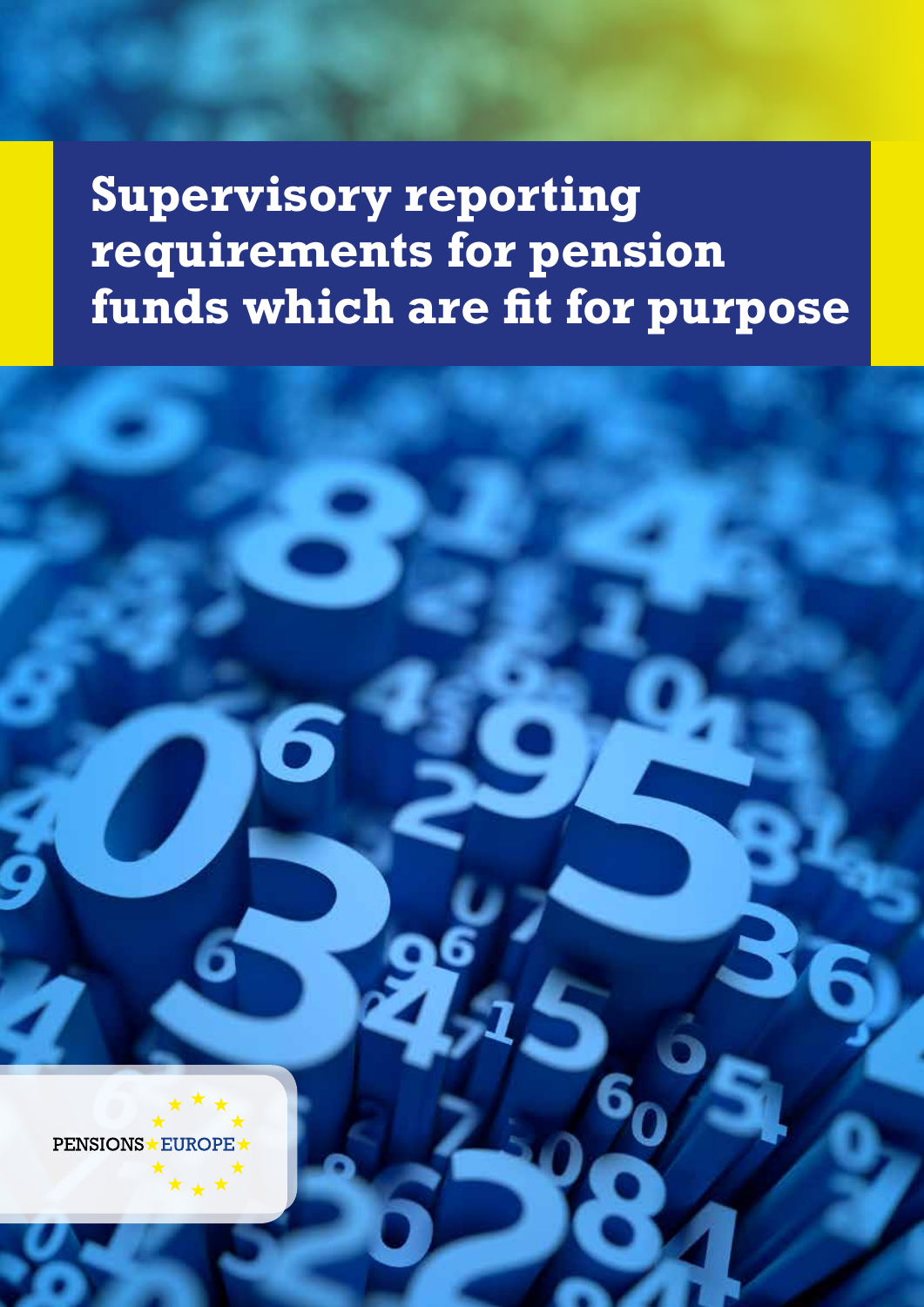

## 1. **Relevant and comparable information about pensions in Europe is needed**

★ Information about pension funds is relevant to e.g. members and beneficiaries. It can also be relevant to sponsors, supervisors, policymakers, and a wider audience.

## 2. **Pension funds are covered by various reporting requirements on national and EU level**

- ★ There is a variety of national reporting requirements in all EU Member States where employment-related pension provision applies. In addition, pension funds may be subject to reporting requirements of local tax authorities as well as National Competent Authorities (NCAs) responsible for prudential supervision.
- ★ Ongoing reporting requirements of EIOPA.
- ★ Reporting requirements under various EU legislation, such as: European Market Infrastructure Regulation (EMIR), Market in Financial Instruments Directive (MiFID II) and Regulation (MiFIR), and Securities Financing Transactions Regulation (SFTR). The requirements for transaction-level reporting stemming from EMIR and SFTR show considerable differences in terms of reporting details, reporting channels, data repositories and applicable IT standards.
- ★ EIOPA stress tests for IORPs (Institutions for Occupational Retirement Provision) every two years. Since 2015, EIOPA IORP stress tests have contained a big reporting burden to many pension funds. These biennial stress tests should not become too burdensome and complicated, and they should be based on appropriate stress testing methodology.
- ★ The burden and costs to pension funds will increase with the new pension data reporting requirements by EIOPA and the ECB scheduled to start after Q3 in 2019.

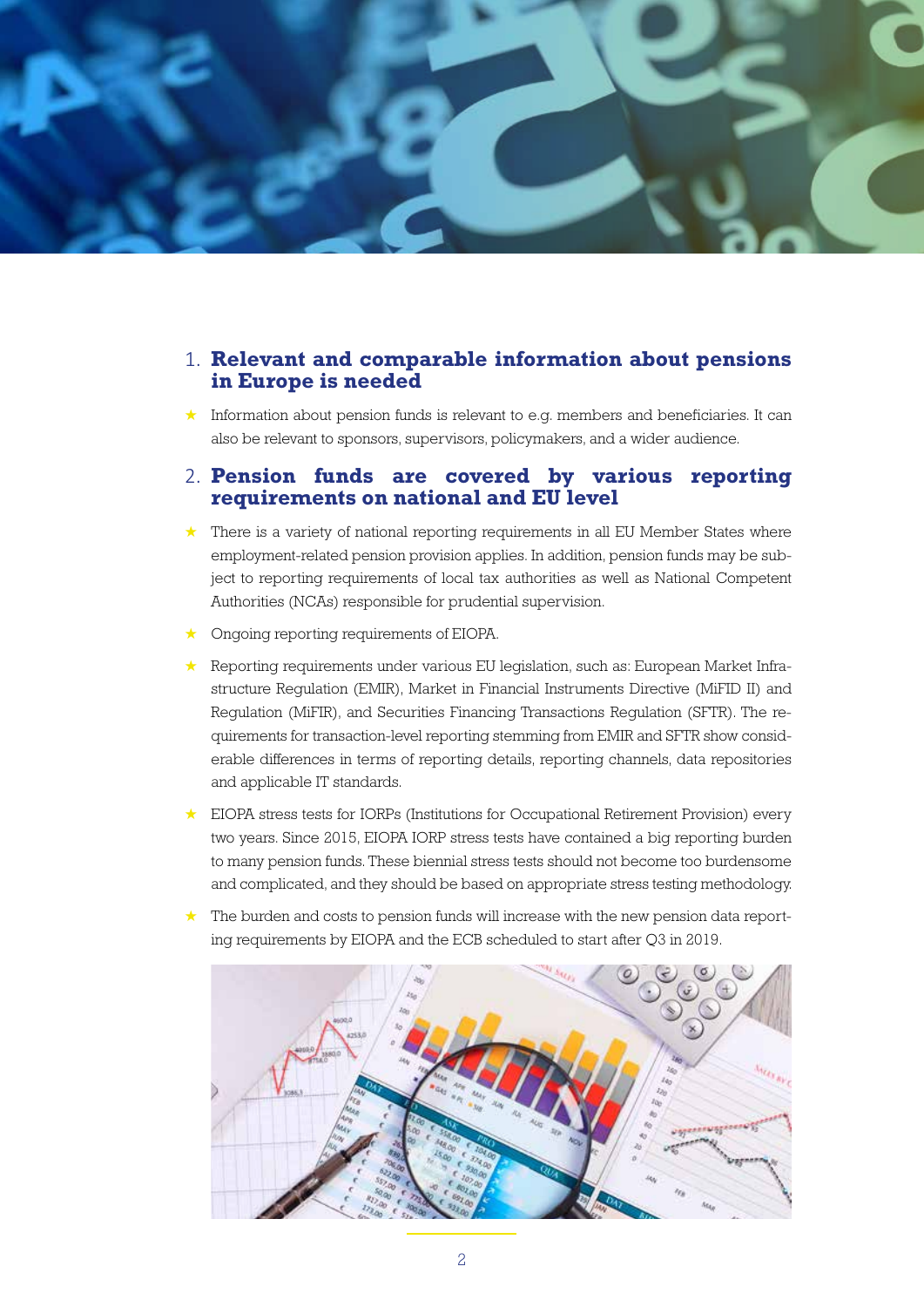

## 3. **We support aligning reporting standards for pension funds**

- ★ In general, we welcome that the ECB, EIOPA, Eurostat, and the OECD aim to align their reporting standards for pension funds, and in order to achieve synergies we encourage them to align all the reporting standards together with NCAs and National Supervisory Authorities (NSAs) as much as possible.
- ★ Local reporting standards vary considerably in most cases from the supranational standards. The former are embedded in national law and they may not be overridden. It should not be the final result to produce a variety of different reporting requirements on the same individual aspect. The required detailed analysis of various items generally uses different definitions, classifications and grouping. This would create additional work and thus costs.
- ★ We support a principle of allowing flexibility for the NSAs/NCAs to collect/collate data.
- ★ Considering the amount of information already available, the NSAs/NCAs should play a central role in collecting information. The burden the data requirements set on pension funds can be minimized by assessing the information the NSAs/NCAs already have, and together with EIOPA they can also decrease the pension funds' burden by processing information from the supervisory data themselves.

## 4. **Pension funds should not be required to use XBRL formats for reporting**

- ★ We welcome that pension funds by themselves are not required to use the XBRL formats when reporting to the NCAs, but the NCAs are free to choose their required reporting formats. We stress that the NCAs and the National Central Banks (NCBs) should be flexible with the format they require pension funds to use for reporting.
	- Any proposal to require pension funds to use the XBRL format of the templates would constitute a big (financial) burden for pension funds in many countries. National rules do not require the use of the XBRL format and new reporting requirements at EU level should not impose this at the national level.
- ★ The reporting templates and their taxonomy should be stable, and they should not be subject to frequent change.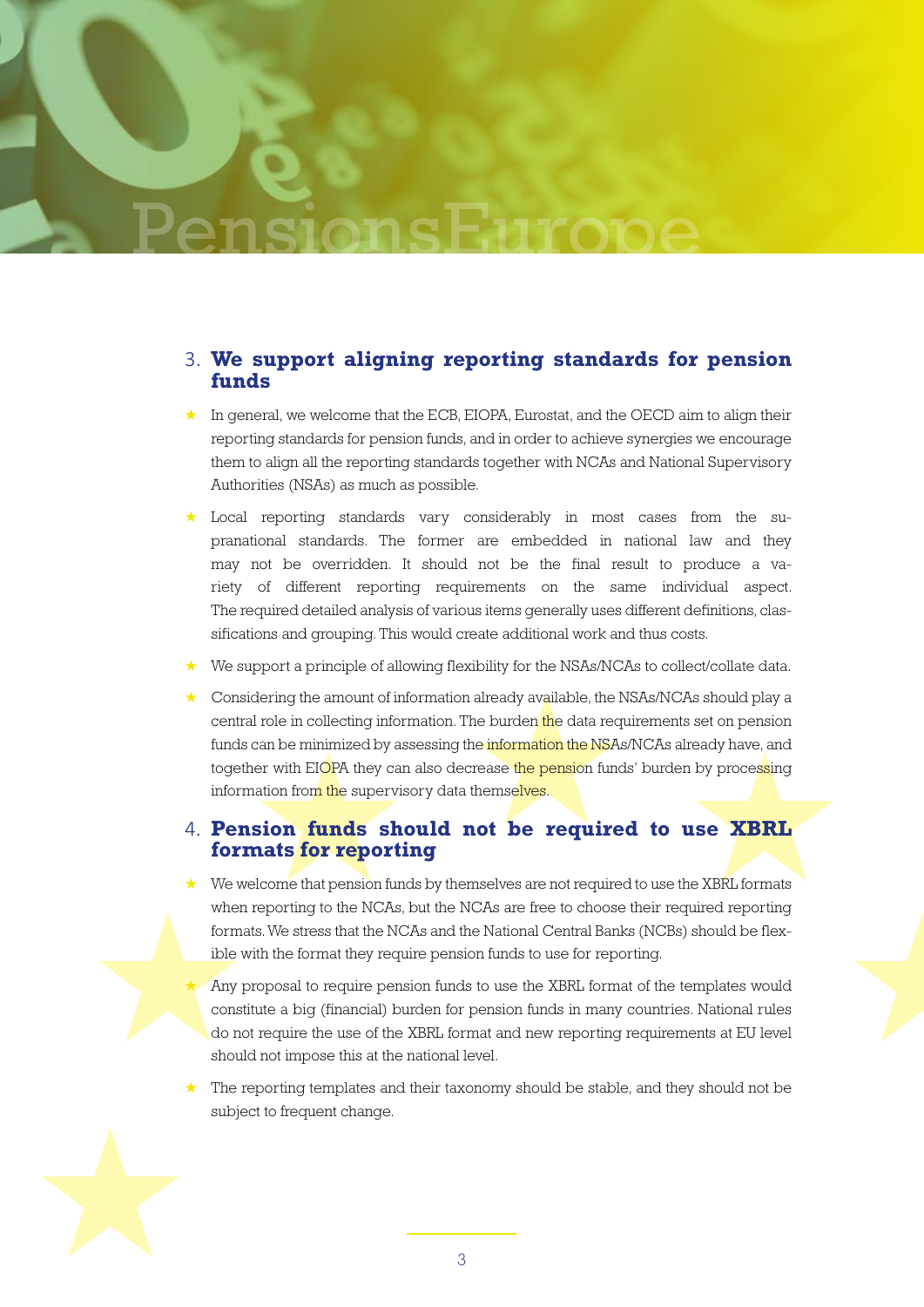

## 5. **Requirements need to be reviewed**

- ★ While aiming for stability, it is also important to carry out post-implementation reviews of new requirements in order to keep them 'fit for purpose'.
- ★ It is right to assess on an on-going basis whether there is room to make reporting requirements and tools more efficient, whether all information requested is necessary and whether potentially overlapping requirements can be streamlined.



★ In that respect, PensionsEurope supports the European Commission (EC) fitness check on supervisory reporting. It is important that fitness checks on supervisory reporting are regularly conducted to ensure that (i) the benefits of requirements outweigh the associated costs, (ii) supervisory authorities work effectively and efficiently and the supervision is good quality, and (iii) that supervisors' activities remain proportionate in their scope.

## *"The new EC should have a more horizontal approach when drafting new financial market legislation."*

★ Based on the outcome of the fitness check, we expect concrete actions from the new EC after the European Parliament elections in the summer of 2019. Furthermore, the new EC should have a more horizontal approach when drafting new financial market legislation by first exploring its consistency with various current legislation and their wider costs/impact on industries.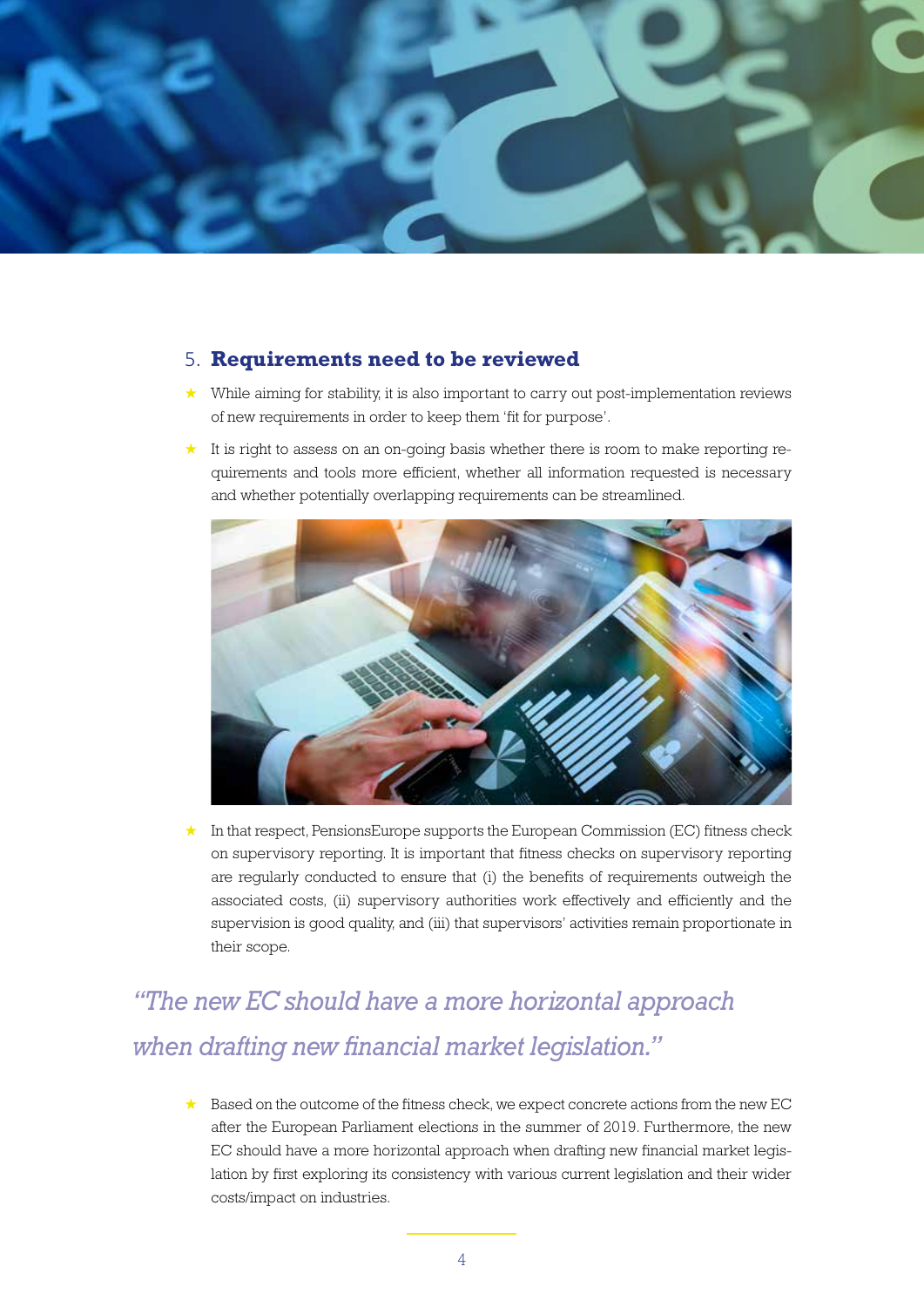# PensionsEurope

## 6. **Costly reporting requirements lead to lower retirement outcomes for EU citizens**

- ★ All costs including those to meet supervisory requirements will ultimately be paid by pension fund members and/or any associated plan sponsor (the members' employer). In most EU Member States employer contributions to occupational pensions are voluntary. Increasing regulation and other requirements make occupational pensions more expensive, making it less attractive to set up new pension schemes and hence potentially limits the amount of contributions paid (and thus the savings for adequate pensions throughout Europe).
- ★ Collecting data and supervisory reporting always entail costs to pension funds (such as costs of implementation, IT costs, and personnel costs), so it should be considered very carefully which information is relevant and needed, and how often it should be reported. In principle, supervisors should aim to digitise reporting to enable 'business as usual' reporting to be as frictionless as possible; however, regard must be had to the initial system's investment and whether this is proportionate. Initial set-up costs of special reporting systems are usually very high and should be minimized. In this respect the addressees of the different reporting packages should cooperate very closely with the institutions and take over most of their burden themselves.

# *"All costs will ultimately be paid by pension fund members and/or any associated plan sponsor."*

A part of supervisory reporting is to help identify systemic risks. Whilst there are many thousands of pension funds across the EU, most are very small – both in terms of numbers of members and assets under management. Thus, it is important that supervisory reporting requirements are proportionate.

Calculating the extra costs of supervisory reporting is not always simple, as for instance the hours spent on collating/putting in the data concerning assets under management is an action to be performed regardless of the supervisory reporting requirements as this is necessary data for those managing the fund. However, the reporting requirements for supervisors may differ from those required by the pension fund managers and this will impact the length and complexity of these actions. In The Netherlands, the DNB has made an effort in its recent proportionality report to also include the indirect supervisory costs.

In some Member States (such as The Netherlands), pension funds already account for a big part of the total national supervisory costs for all financial institutions.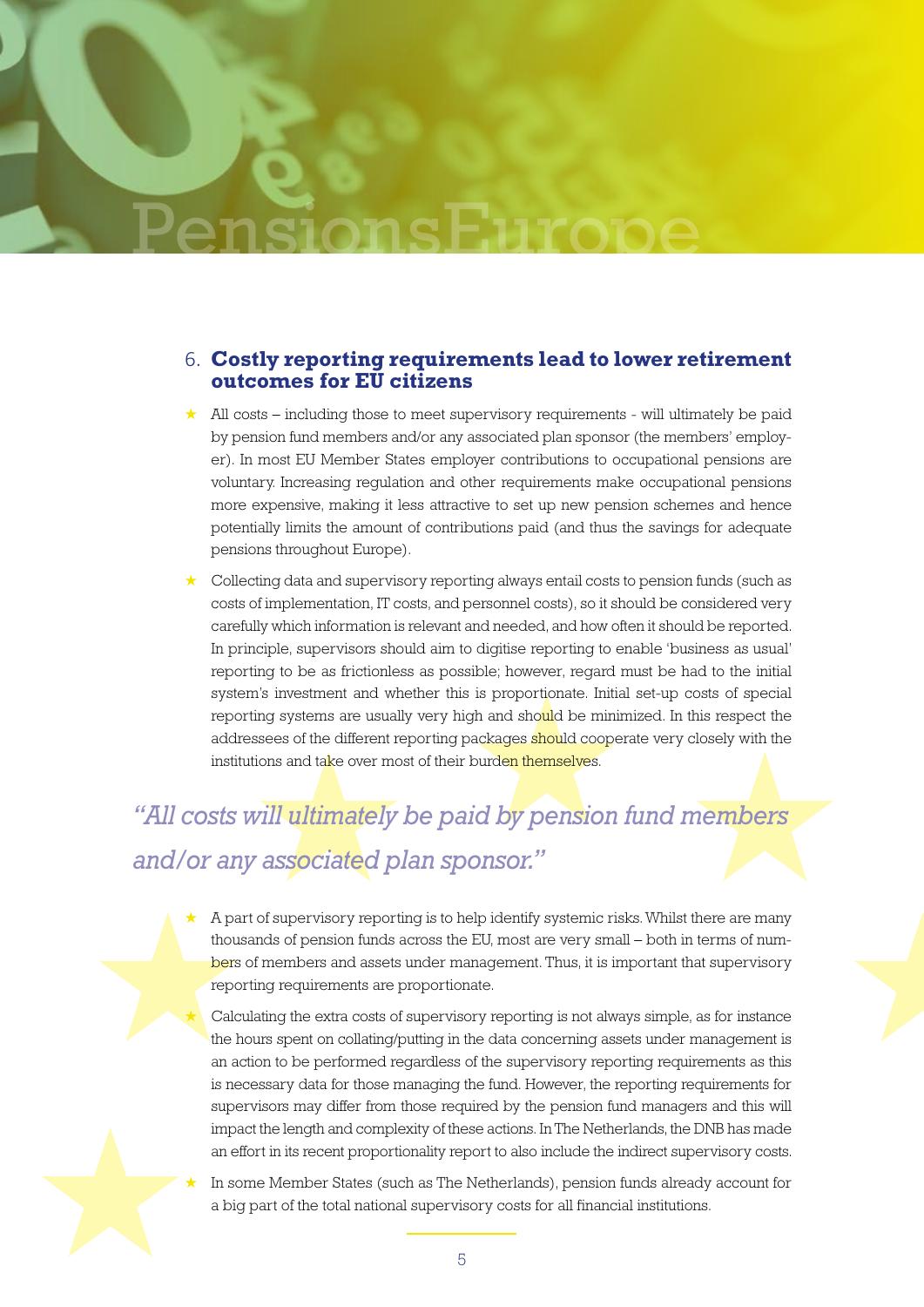

## 7. **New IT solutions are useful**

★ We invite the EC and the European Supervisory Authorities (ESAs) to explore new IT solutions, for example in the field of distributed ledger technology e.g. by storing all related individual transactions in groups, or blocks, which are attached to each other in chronological order to create a single data chain.

## 8. **Pension funds are embedded in national social and labour law and NSAs are responsible for supervising pension funds**

★ Pension funds are, first and foremost, social institutions active on the financial markets. Therefore, they cannot be compared directly to financial institutions such as banks and insurers. This is recognised by the European Parliament and Council and codified in the IORP II Directive which clearly states that "IORPs are pension institutions with a social purpose that provide financial services." Importantly, "such institutions should not be treated as purely financial service providers. Their social function and the triangular relationship between the employee, the employer and the IORP should always be adequately acknowledged and supported as guiding principles."

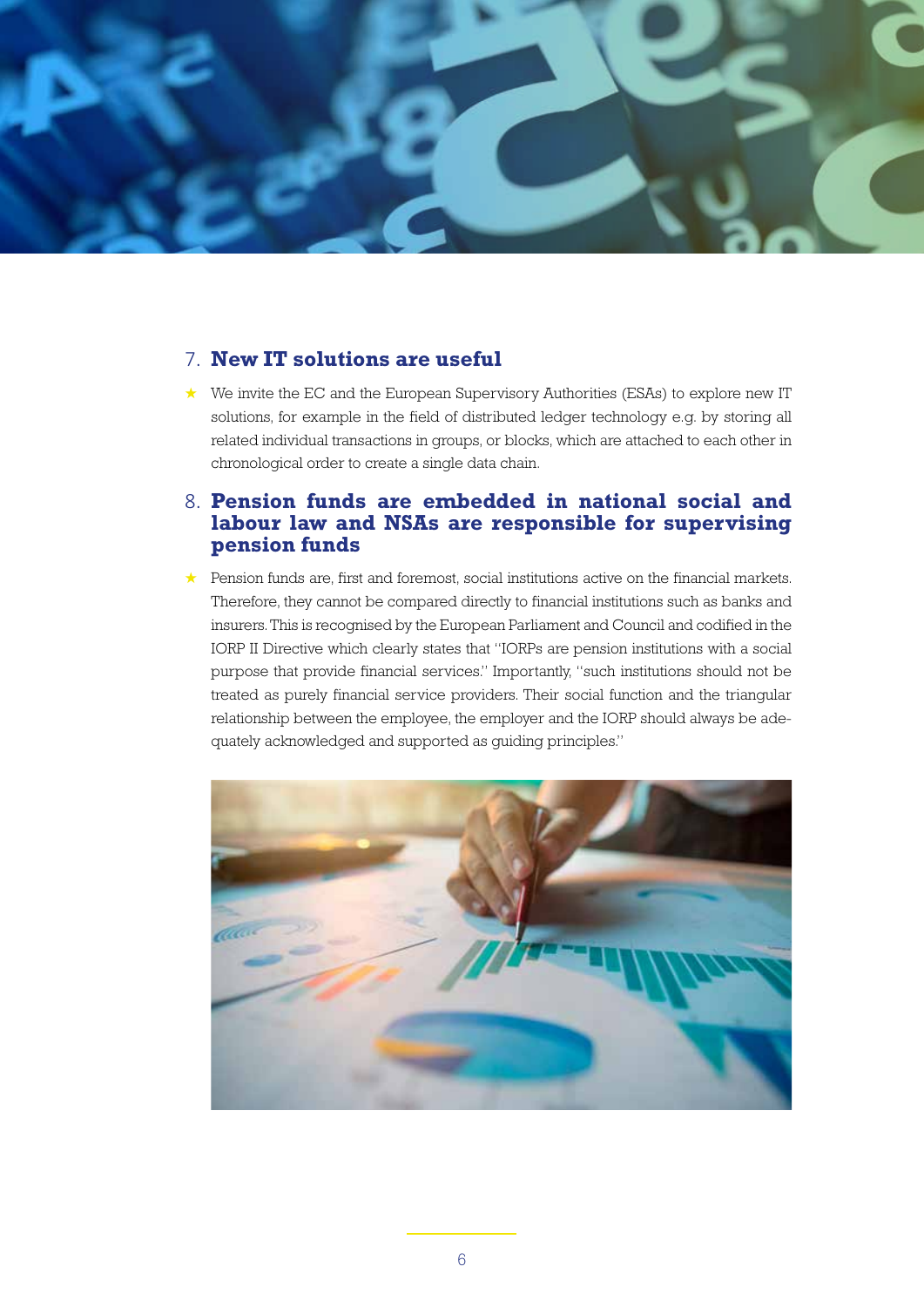

Occupational pensions are also built on the foundation of first pillar pensions (state pension systems), which vary significantly from Member State to Member State. Moreover, in some Member States occupational pensions are closely integrated with first pillar provision. Therefore, occupational pension design, in conjunction with a widely varying first pillar provision, aims to achieve adequate pensions overall, where the definition of adequacy is highly dependent on the social policies of a Member State (housing, healthcare, social welfare). National prudential legislation and supervision take these national elements into account. The nature of pension systems across Europe is necessarily heterogeneous. This consequently limits the degree to which supervisory convergence between the systems for banks, insurers and pension funds is possible or desirable. We recognise that such convergence for banks and insurers is far more appropriate. A one-size-fits-all approach to applying European legislation and supervisory requirements to pension funds would be detrimental as it would not consider the heterogeneity and complexity of the different combined first and second pillar systems.

*"A one-size-fits-all approach to applying European legislation and supervisory requirements to pension funds would be detrimental."*

The NSAs/NCAs are best placed to determine which data and supervisory reporting was necessary and appropriate. They are also best placed to determine (i) when and how data is reported and (ii) what the most proportionate approach for their range of pension funds is. When developing new initiatives, EIOPA should consider the specificities of the pension systems in different Member States.

The NSAs/NCAs should be able to report aggregate data to any central supranational regulatory entity.